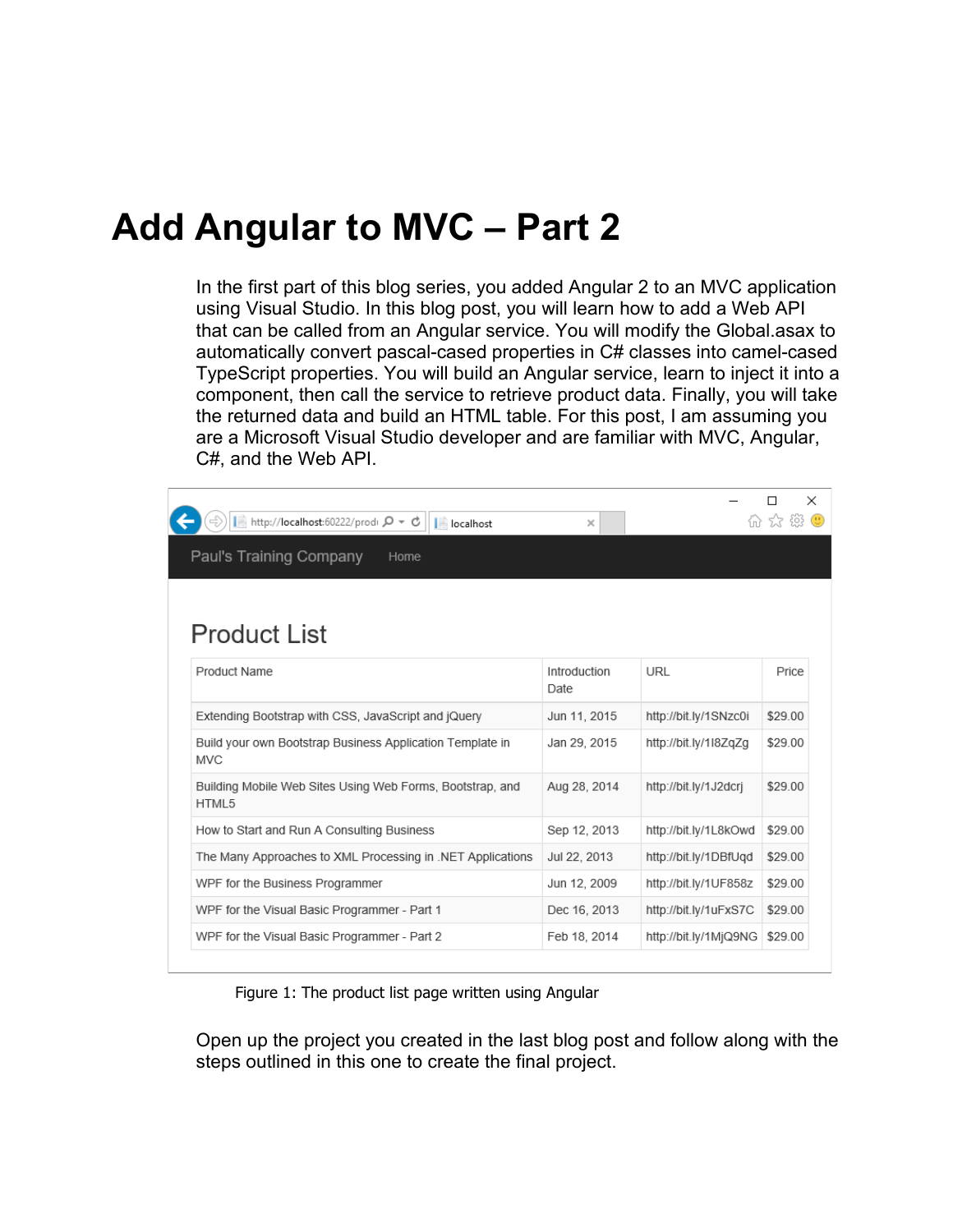## **Create Web API**

To retrieve data from an Angular application, or any client-side technology, you create a Web API. Right mouse click on the \Controllers folder and select **Add | Web API Controller Class (v2.1)** from the menu. Set the name to **ProductApiController** and click the OK button.

Delete all the code within this new controller class as you are going to write your Web API methods using a more updated approach than what is generated by Visual Studio. Type in the code listed in the code snippet below to create a method that retrieves all products from the mock data returned from the ProductViewModel class.

```
public IHttpActionResult Get() {
   IHttpActionResult ret;
   ProductViewModel vm = new ProductViewModel();
  vm.LoadProducts();
   if (vm.Products.Count() > 0) {
   ret = Ok(vm.Products);
  }
  else {
    ret = NotFound();
   }
  return ret;
}
```
## **Add WebApiConfig Class**

If you did not have the Web API in your MVC application before, then you need to add a WebApiConfig class to your project. Look in the the \App\_Start folder and see if the WebApiConfig.cs class exists. If not, right mouse click on the \App\_Start folder and add a new class. Set the name to WebApiConfig and click the OK button. Make the class file look like the following: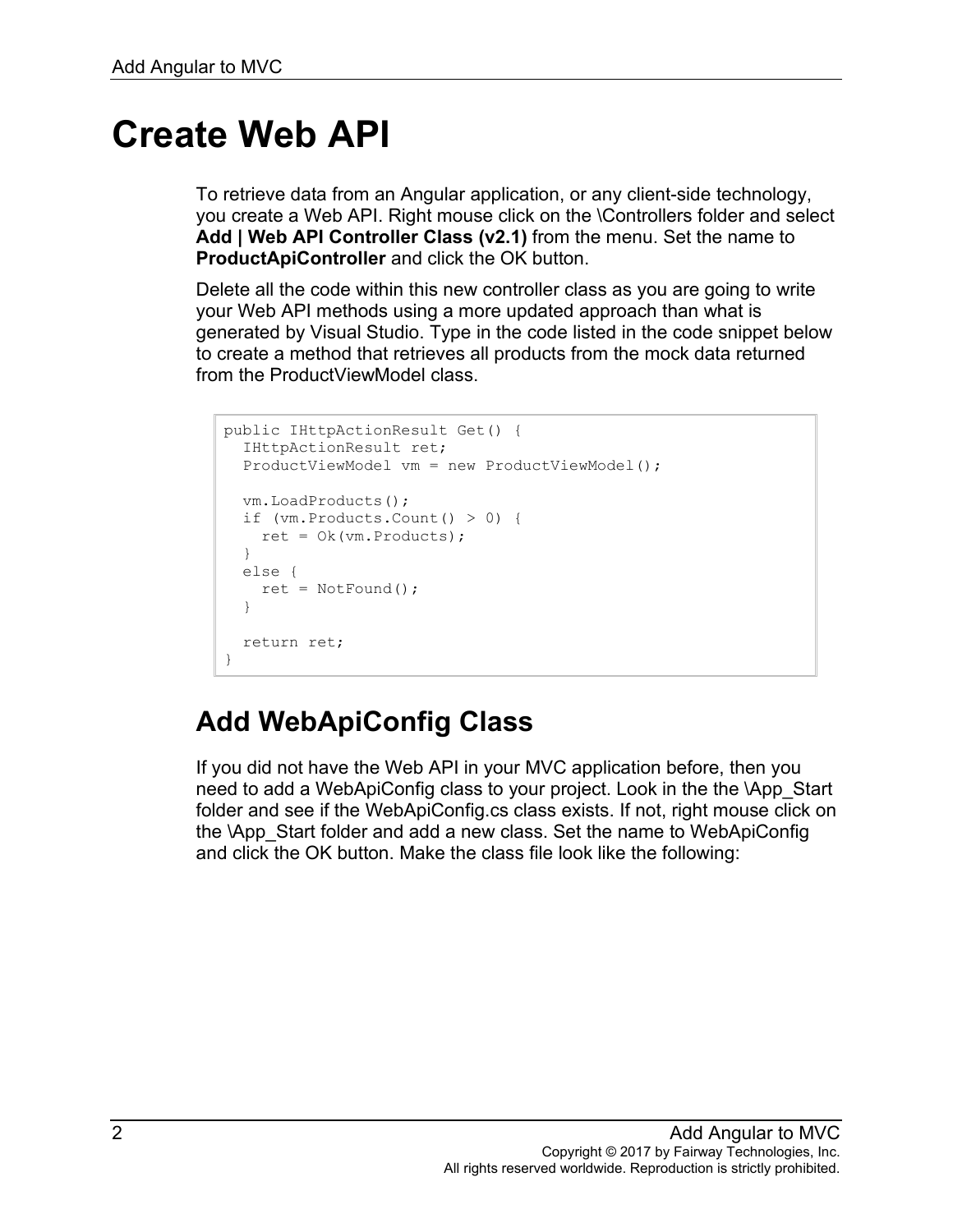```
using System.Web.Http;
namespace PTC
\mathcal{L} public static class WebApiConfig
   {
     public static void Register(HttpConfiguration config) {
       // Web API configuration and services
       // Web API routes
       config.MapHttpAttributeRoutes();
       config.Routes.MapHttpRoute(
           name: "DefaultApi",
           routeTemplate: "api/{controller}/{id}",
           defaults: new { id = RouteParameter.Optional }
       );
     }
   }
}
```
This code adds a new route template to the routes accepted by this MVC application. Any call that starts with "api" is assumed to be a Web API call and thus the ASP.NET engine knows to look for an class with the specified controller name, and that inherits from the ApiController class.

#### **Fix the Global.asax**

If you open the \Models\Product class you see a standard C# class definition. As you can imagine, you are going to have a similar class on the client-side that maps all properties one-to-one from this C# class to the TypeScript class. However, the C# class uses pascal-casing of properties, while our TypeScript class is going to use camel-casing. You can add code to the Application\_Start method in the Global.asax file to automatically convert properties from pascalcase to camel-case. Open the Global.asax file and at the top of the file add the three using statements shown in this code snippet.

```
using Newtonsoft.Json.Serialization;
using System.Web.Http;
using System.Net.Http.Formatting;
```
Add a single line of code to the Application\_Start method to call the WebApiConfig.Register() method you just wrote. Place this line of code before you call the RouteConfig.RegisterRoutes() method.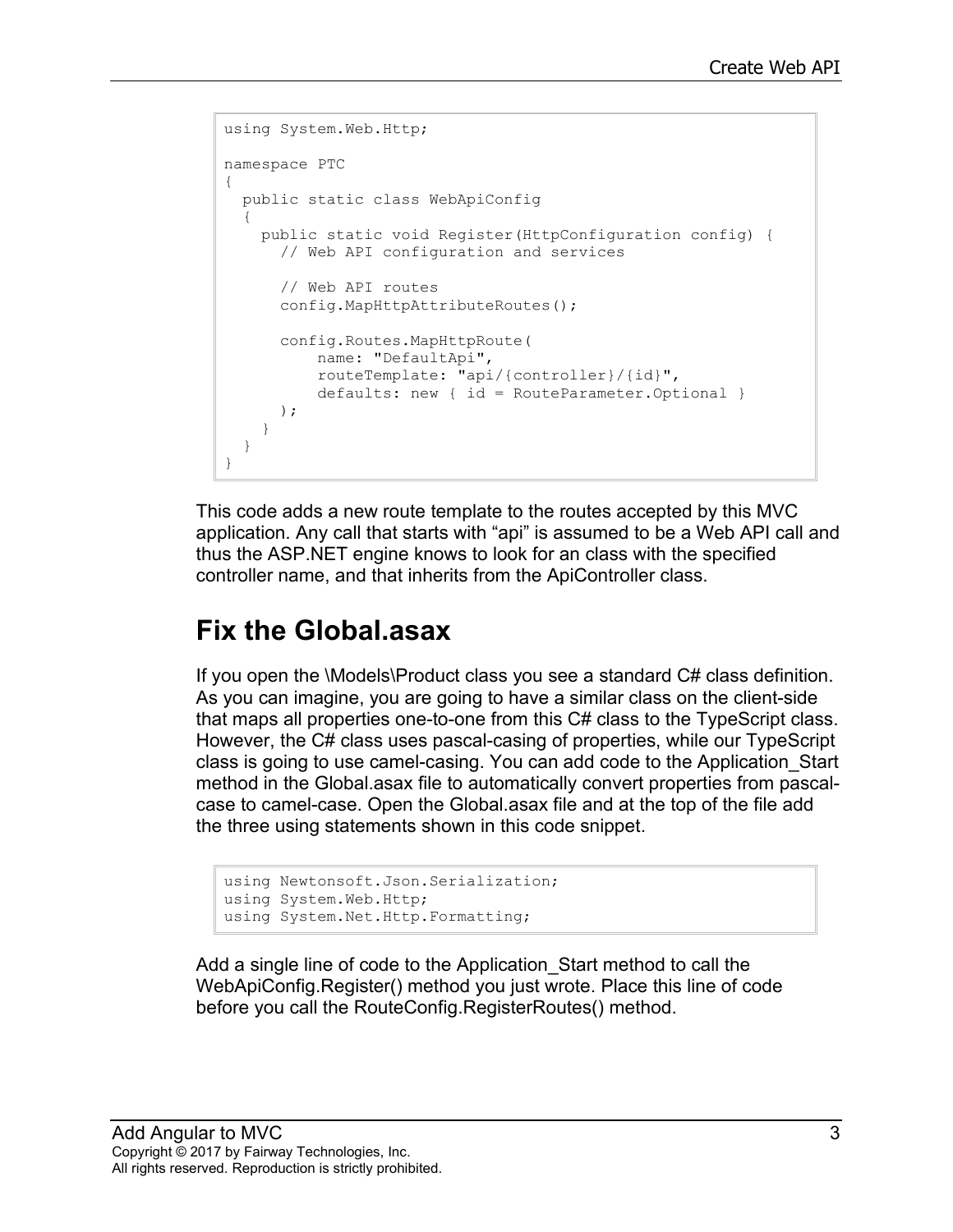```
protected void Application Start() {
 AreaRegistration.RegisterAllAreas();
 FilterConfig.RegisterGlobalFilters(GlobalFilters.Filters);
  // Add Web API
  GlobalConfiguration.Configure(WebApiConfig.Register);
  RouteConfig.RegisterRoutes(RouteTable.Routes);
  BundleConfig.RegisterBundles(BundleTable.Bundles); 
}
```
Next, add code after all the registration calls to perform the pascal-case to camel-case conversion for you.

```
// Get Global Configuration
HttpConfiguration config =
    GlobalConfiguration.Configuration;
// Convert to camelCase
var jsonFormatter = config.Formatters
 .OfType<JsonMediaTypeFormatter>()
   .FirstOrDefault();
jsonFormatter.SerializerSettings
 .ContractResolver = new
    CamelCasePropertyNamesContractResolver();
```
The above code selects the current GlobalConfiguration.Configuration property and assigns it a variable called *config*. The next line of code queries the Formatters collection and retrieves the first instance of a JsonMediaTypeFormatter object it finds. Finally, you create a new instance of a CamelCasePropertyNamesContractResolver and assign that to the formatter's ContractResolver property. This property controls how the JSON objects are formatted and sent to the client-side caller.

# **Build Client-Side Product List**

Now that you have your server-side pieces in place, and have gotten Angular to work in your project, you can start building the HTML and classes to create a list of products. There are two new files you are going to create in this part of the article. One is a Product class and the other is a Product Service class.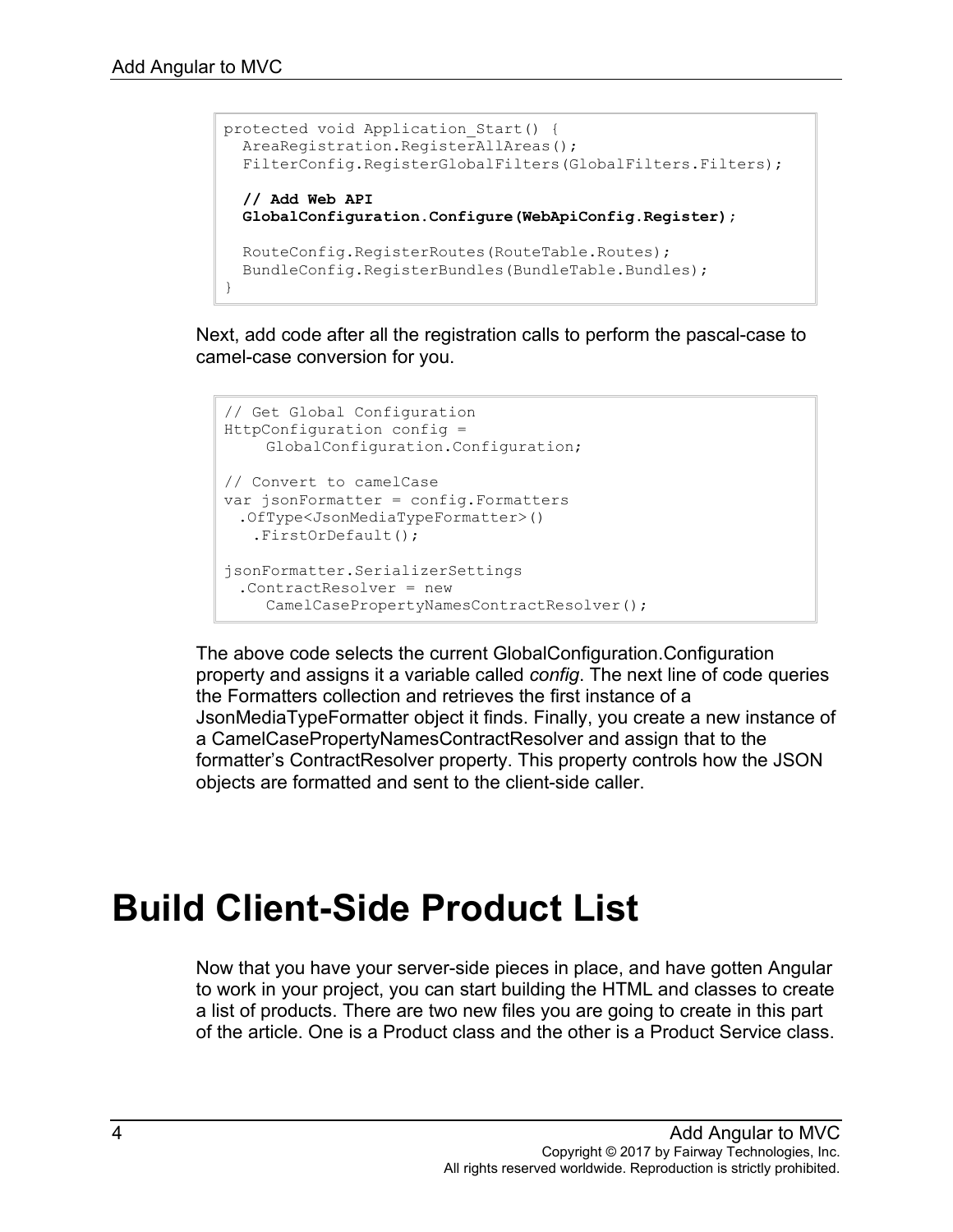## **Create Product Class**

As you are going to retrieve a collection of Product classes from the Web API, you need a Product class written in TypeScript. Right mouse click on the \app\product folder and select **Add | TypeScript file** from the contextsensitive menu. Give this new file the name of **product.ts**. Add the following code in this file.

```
export class Product {
 productId: number;
 productName: string;
 introductionDate: Date;
 price: number;
 url: string;
 categoryId: number;
}
```
Notice that the structure of this class is exactly like the Product class that the Entity Framework generated. The only difference is the use of camel-case instead of pascal-case. But, as you remember we added code in the Global.asax to handle this conversion for us.

## **Create Product Service**

We need an Angular product service to call the Web API controller you created earlier. This product service will retrieve all products. Right mouse click on the \app\products folder and select **New | TypeScript file** from the menu. Set the name to **product.service.ts** and click the OK button. Add the code shown in [Listing 1.](#page-5-0)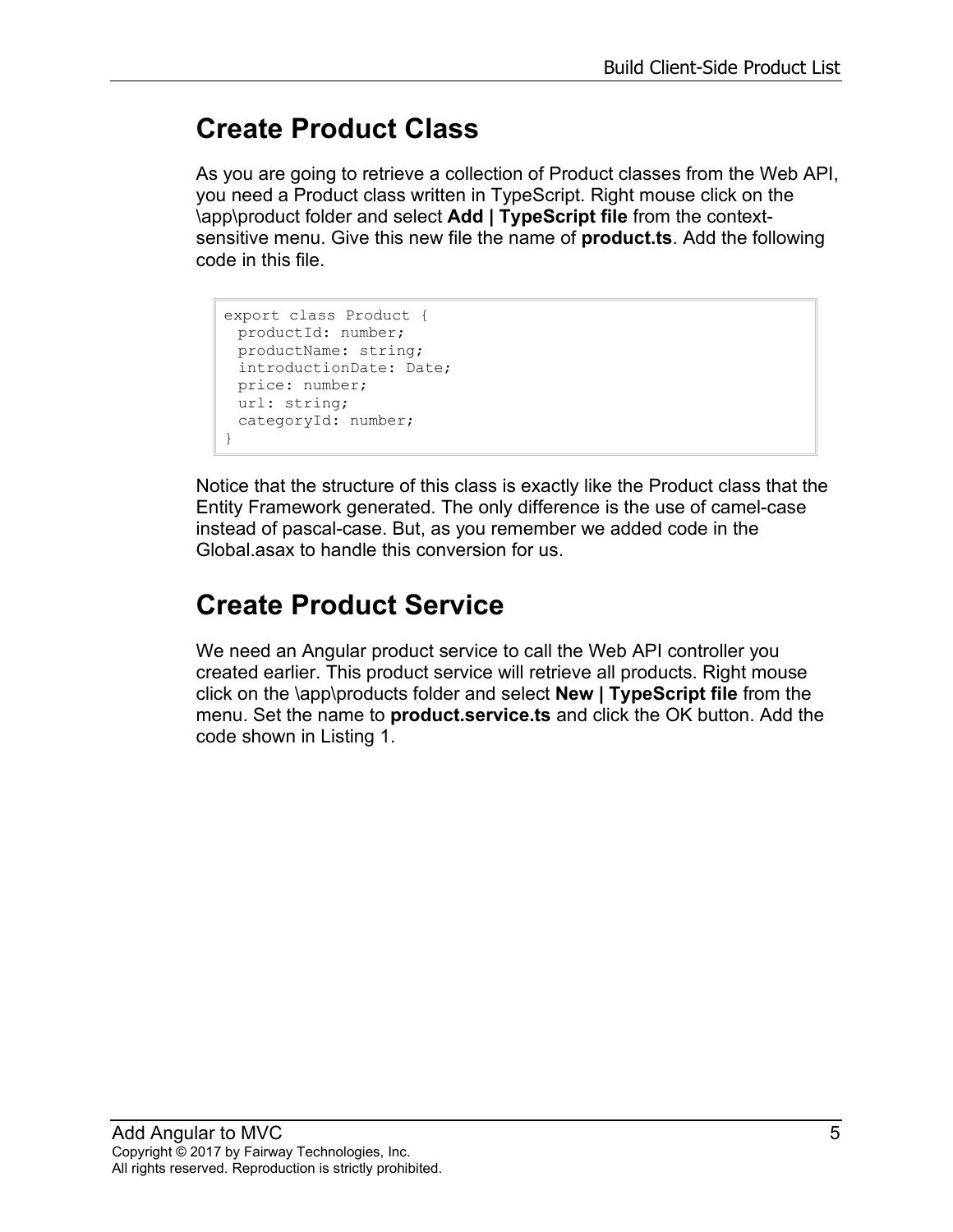```
import { Injectable } from '@angular/core';
import { Http, Response } from '@angular/http';
import { Observable } from 'rxjs/Observable';
import 'rxjs/add/operator/map';
import 'rxjs/add/operator/catch';
import 'rxjs/add/observable/throw';
import { Product } from "./product";
@Injectable()
export class ProductService {
 private url = "api/productApi";
 constructor(private http: Http) {
 }
 getProducts(): Observable<Product[]> {
  return this.http.get(this.url)
    .map(this.extractData)
    .catch(this.handleErrors);
 }
 private extractData(res: Response) {
  let body = res.json();
  return body || {};
 }
  private handleErrors(error: any): Observable<any> {
     let errors: string[] = [];
     switch (error.status) {
       case 404: // Not Found
         errors.push("No Product Data Is Available.");
        break;
       case 500: // Internal Error
         errors.push(error.json().exceptionMessage);
         break;
       default:
         errors.push("Status: " + error.status 
                     + " - Error Message: " 
                     + error.statusText);
         break;
     };
     console.error('An error occurred', errors);
     return Observable.throw(errors);
   }
}
```
<span id="page-5-0"></span>Listing 1: The product service retrieves a collection of products from your Web API.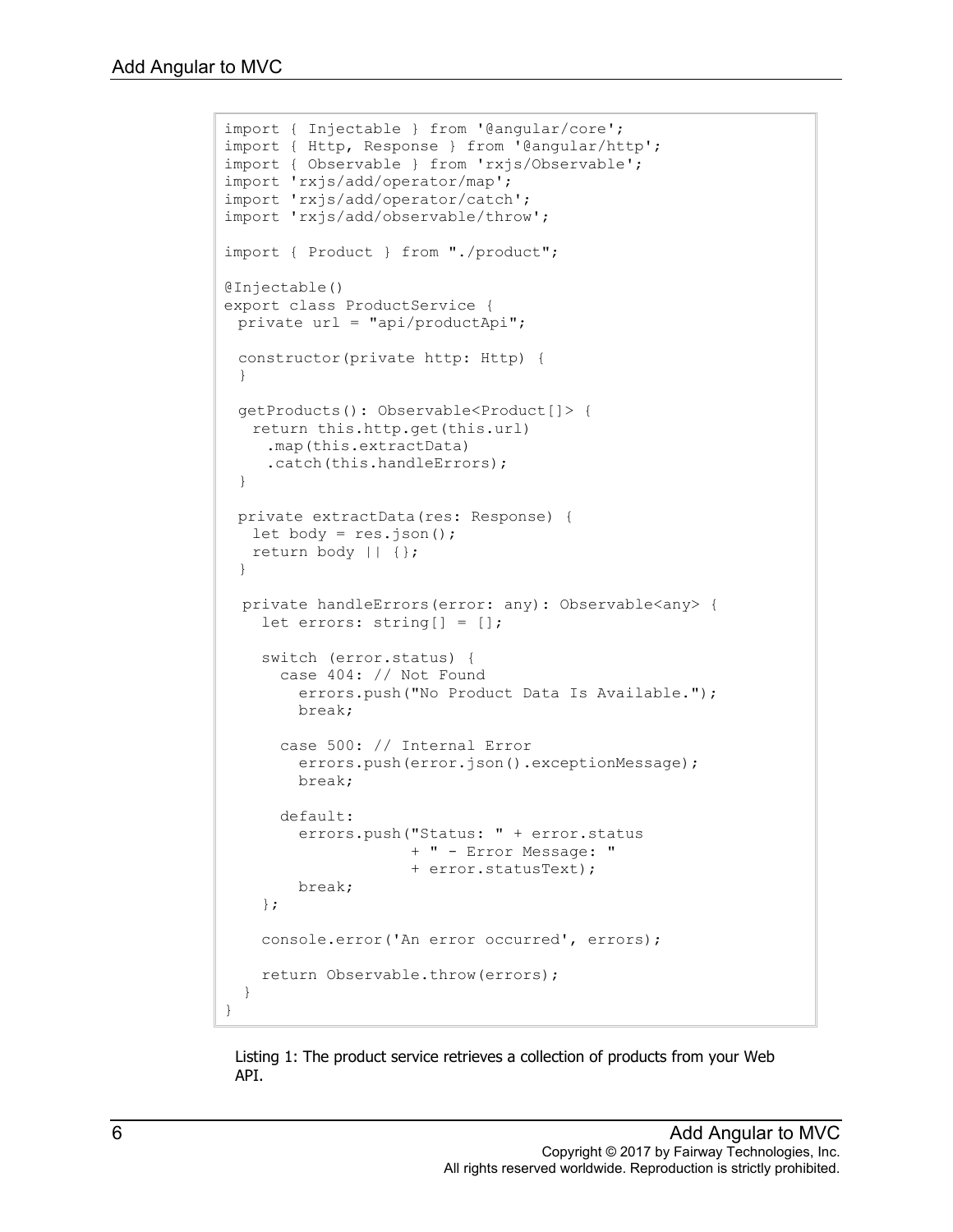Let's break down the code shown in Listing 1. You first import the various classes and functions you need for this service using the 'import' keyword.

```
import { Injectable } from '@angular/core';
import { Http, Response } from '@angular/http';
import { Observable } from 'rxjs/Observable';
import 'rxjs/add/operator/map';
import 'rxjs/add/operator/catch';
import 'rxjs/add/observable/throw';
import { Product } from "./product";
```
The injectable class is needed to support the use of the @Injectable decorator. This decorator informs Angular that this class may be injected into the constructor of any component. The Http and Response classes are used to access the Web API and to retrieve the response from the Web API. Next is the Observable extension function supplied by RxJS or Reactive Extensions for JavaScript. This is a library that helps you transform, compose and query any type of data. In the ProductService class, you use it to take the result set of data you retrieve from the Web API and turn it into an observable collection of data. Next are a series of different reactive extensions to support the map, catch and throw functions you use in this class. The last import is the Product class you created. Since you want to return an array of product objects returned from the Web API, you must import this class.

Angular will inject the Http service into our ProductService class. Any class marked with the @Injectable decorator may be injected in any class by declaring it in the constructor.

```
constructor(private http: Http) {
}
```
The next two functions in our class are getProducts and extractData. The getProducts function calls our Web API using the get function of the http service. It creates an observable array of products using the map extension function. If data is retrieved, the 'map' function is called and passed a reference to the extractData function. You don't really need the extractData function, but I like having this function as it makes it easy for me to set a breakpoint in this function to see the data that has been returned. The extractData function is passed in the HTTP response object. Call the json function on this response object to retrieve the array of product data.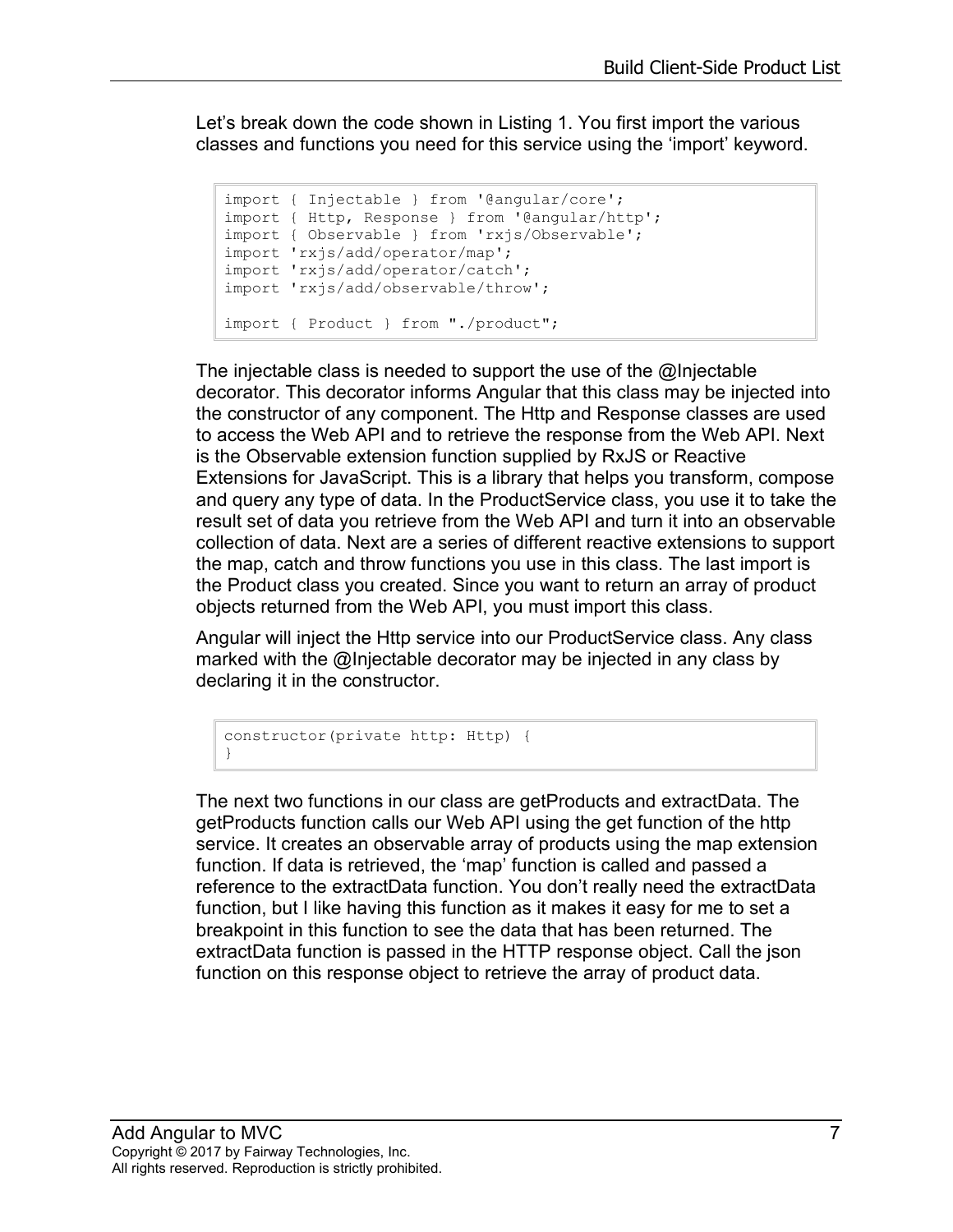```
getProducts(): Observable<Product[]> {
 return this.http.get(this.url)
   .map(this.extractData)
   .catch(this.handleErrors);
}
private extractData(res: Response) {
 let body = res.json();
 return body || {};
}
```
The last function in this class is handleErrors.

```
private handleErrors(error: any): Observable<any> {
  let errors: string[] = [];
   switch (error.status) {
    case 404: // Not Found
      errors.push("No Product Data Is Available.");
      break;
     case 500: // Internal Error
      errors.push(error.json().exceptionMessage);
      break;
     default:
       errors.push("Status: " + error.status 
                  + " - Error Message: " 
                   + error.statusText);
      break;
  };
  console.error('An error occurred', errors);
  return Observable.throw(errors);
}
```
This function should be used to publish the error information. I am just going to output the error to the console window of the browser. You inform the calling code of the error by calling the throw function on the Observable class. The Observable returns an array of strings. For this sample, you only need a single error message to be returned, however, in other cases you will want multiple error messages. You will see examples of this when handling validation error messages.

#### **Update the app.module.ts File**

In order to inject the HTTP service in the ProductService class you need to import the HttpModule in the app.module.ts file. You then add this imported module to the @NgModule *imports* property. This makes it available for use in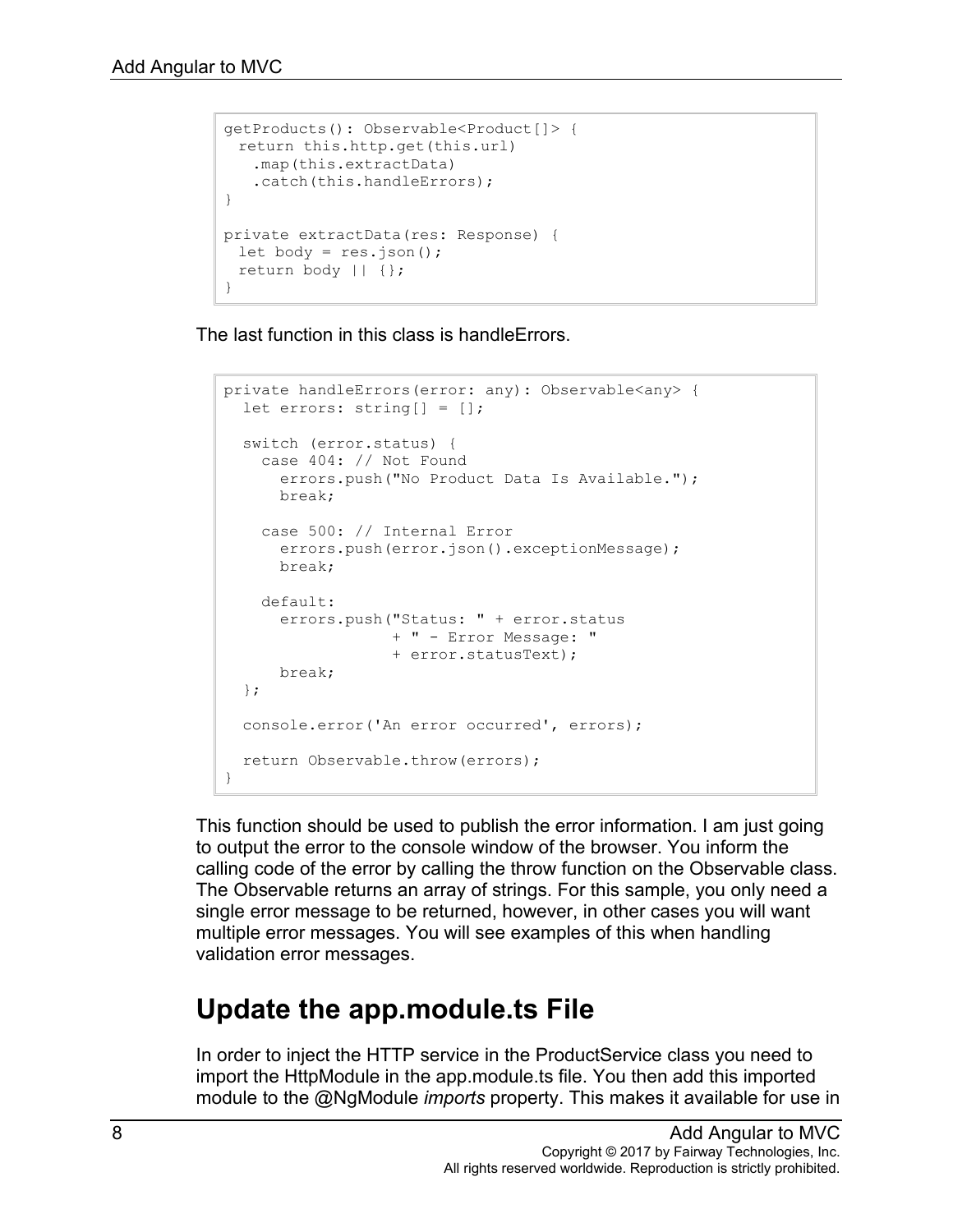any of your classes. Angular will take care of injecting this service whenever it sees a reference to Http as you saw in the constructor of your ProductService class.

```
import { HttpModule } from '@angular/http';
@NgModule({
  imports: [BrowserModule, AppRoutingModule, HttpModule ]
   ...
})
```
Remember you marked your ProductService as an @Injectable class. This means you want Angular to automatically inject this service into any of your class constructors. To accomplish this, you also need to import the ProductService in your app.module.ts file and add this class to the *providers* property.

```
import { ProductService } 
   from "./product/product.service";
@NgModule({
  imports: [BrowserModule, HttpModule ],
 declarations: [ AppComponent ],
  bootstrap: [AppComponent],
  providers: [ProductService]
})
```
## **Update Product List HTML Page**

It is now finally time to build the components needed to display a list of products like the page shown in [Figure 1.](#page-0-0) Open the \app\product\productlist.component.html you built earlier. Add the HTML shown in [Listing 2.](#page-9-0)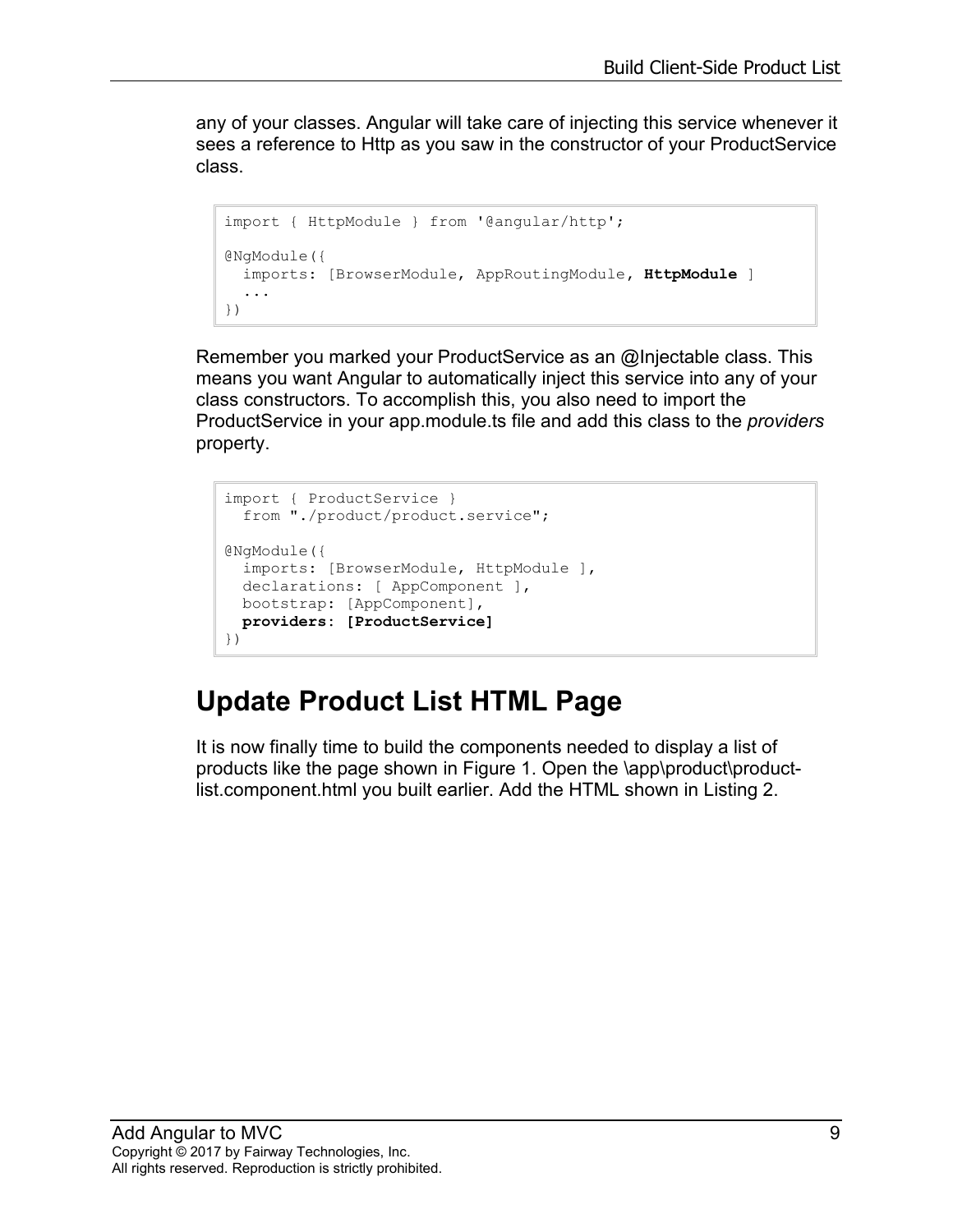```
<h2>Product List</h2>
<div class="row"
      *ngIf="products && products.length">
   <div class="col-xs-12">
     <div class="table-responsive">
        <table class="table table-bordered
                         table-condensed table-striped">
          <thead>
            <tr> <td>Product Name</td>
               <td>Introduction Date</td>
              <td>URL</td>
               <td class="text-right">Price</td>
            \langle/tr>
         </thead>
          <tbody>
             <tr *ngFor="let product of products">
               <td>
                  {{product.productName}}
              \langle t \rangle<td>
                  {{product.introductionDate | date }}
              \langle/td>
              <td> {{product.url}}
              \langle/td>
               <td class="text-right">
                  {{product.price | currency:'USD':true }}
              \langle t \rangle\langle/tr>
          </tbody>
        </table>
    \langle div>
  \langle/div\rangle\langle div>
<div class="row"
       *ngIf="messages && messages.length">
   <div class="col-xs-12">
     <div class="alert alert-warning">
       \langle u1\rangle <li *ngFor="let msg of messages">{{msg}}</li>
       \langle/ul>
    \langle div\rangle\langle/div\rangle\langlediv>
```
Listing 2: Build the HTML table using the Angular \*ngFor directive.

<span id="page-9-0"></span>In the HTML that builds the product table, use the \*ngIf directive to test if there any products. If there are, then you build an HTML table using the \*ngFor directive to iterate over a collection named *products* in the ProductListComponent class. Each time through the loop a product object is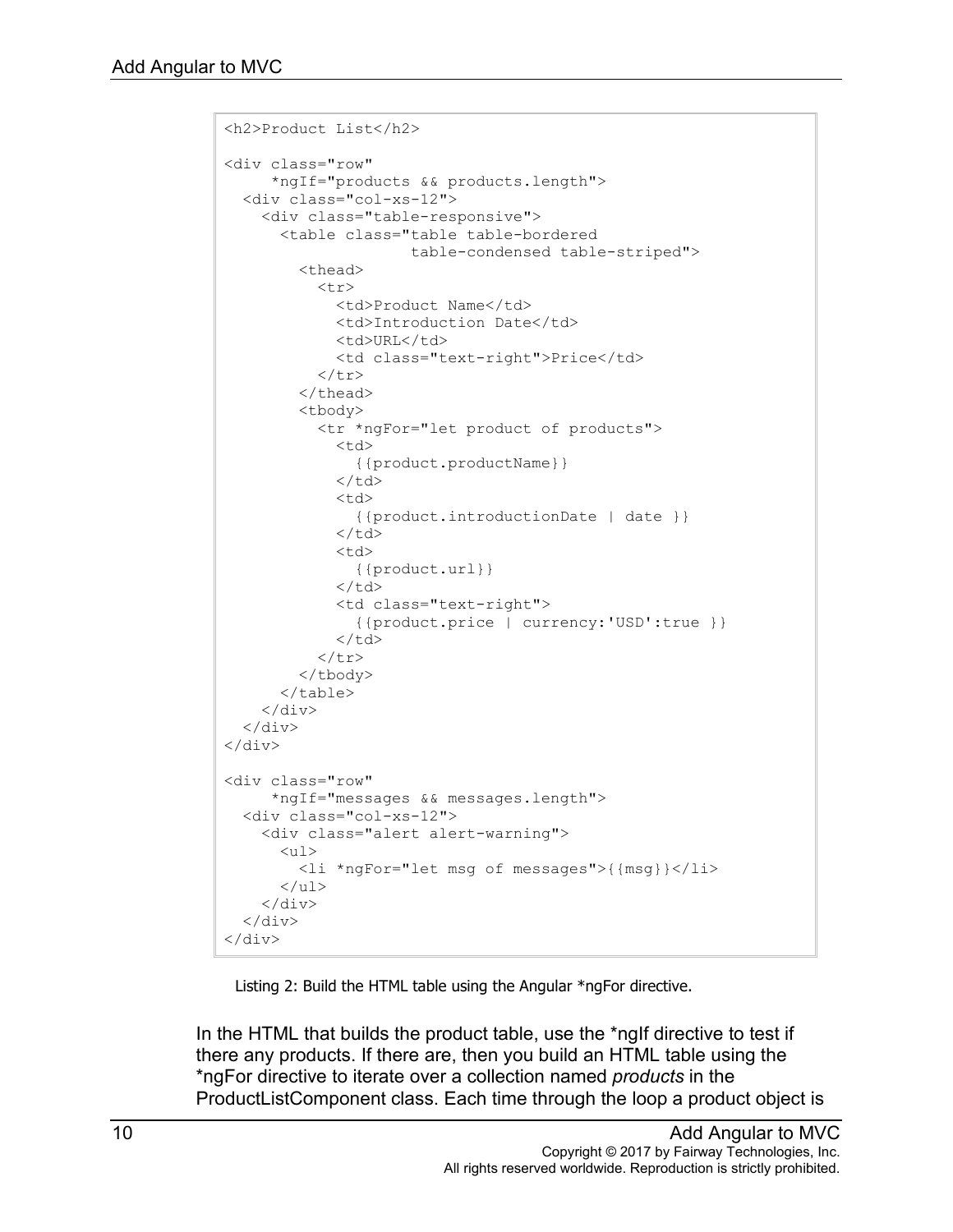assigned to a local variable named *product*. Use this *product* variable to retrieve each property of the Product class and display the value of each in each cell of the table.

At the end of the HTML is another <div> element which displays any error messages returned from the ProductListComponent class. This message is set if an error occurs in the retrieval of the product data from the Web API.

### **Update Product List Component**

From the HTML in [Listing 2](#page-9-0) you know that your ProductListComponent class [\(Listing 3\)](#page-11-0) must expose two properties to the HTML page; *products* and *message*. This class must be injected with the ProductService class from which you can request the product data. This class must also have some exception handling in case the Web API throws an exception or does not return data. Open the product-list.component.ts under the \app\product folder. Modify this class to look like the code contained in [Listing 3.](#page-11-0)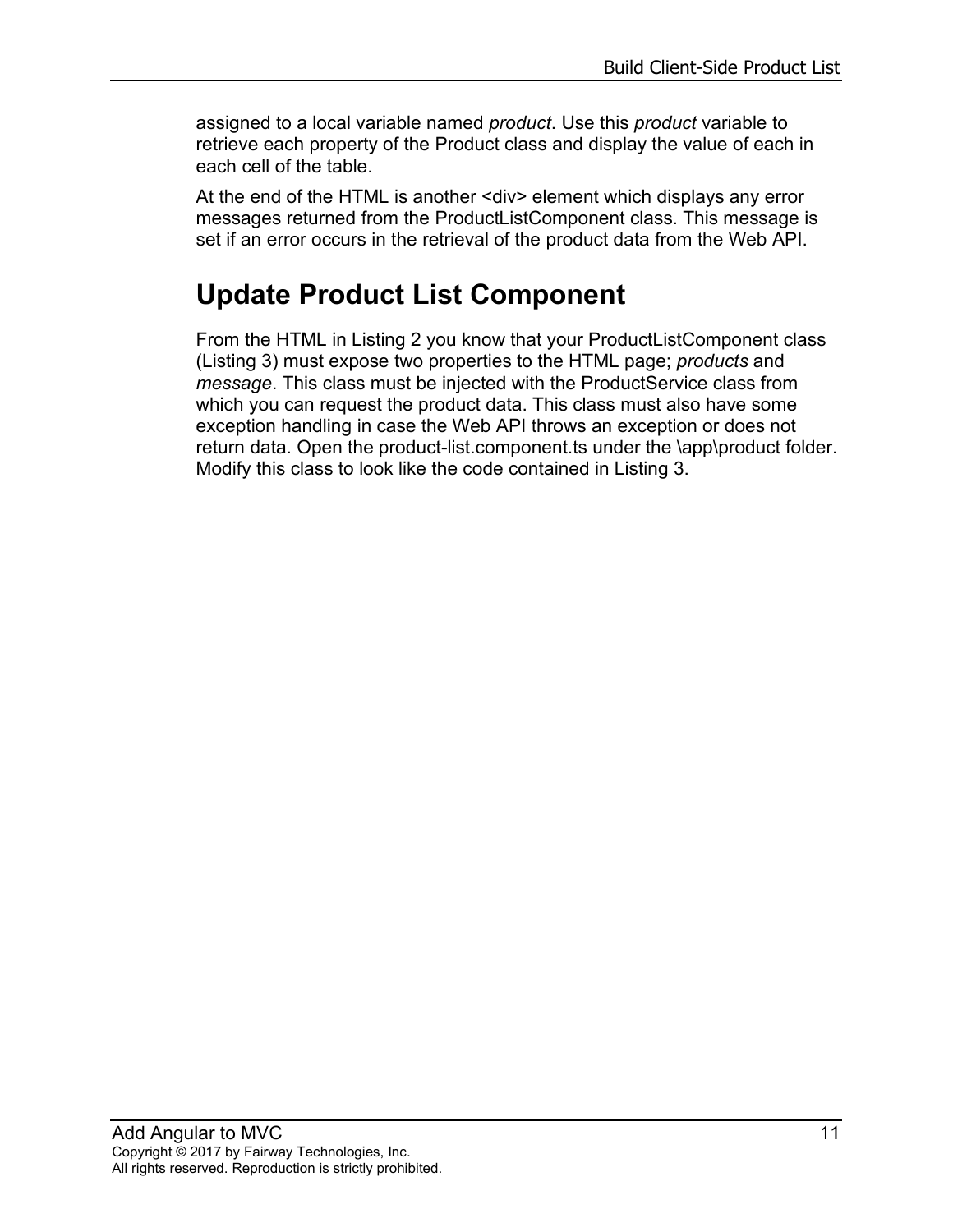```
import { Component, OnInit } from "@angular/core";
import { Product } from "./product";
import { ProductService } from "./product.service";
@Component({
  moduleId: module.id,
  templateUrl: "./product-list.component.html"
})
export class ProductListComponent implements OnInit {
  constructor(private productService: ProductService) {
   }
   ngOnInit(){
    this.getProducts();
   }
  // Public properties
  products: Product[] = [];
  messages: string[] = [];
  private getProducts(){
     this.productService.getProducts()
      . subscribe(products \Rightarrow this. products = products,
       errors \Rightarrow this.handleErrors(errors));
   }
  private handleErrors(errors: any) {
     for (let msg of errors) {
       this.messages.push(msg);
     }
   }
}
```
Listing 3: The product listing component.

<span id="page-11-0"></span>Let's look at each piece of the ProductListComponent class and learn why you need each line of code, and what each does. The first step is to import the various classes you use within this class. The following four imports are used in this class.

```
import { Component, OnInit } from "@angular/core";
import { Product } from "./product";
import { ProductService } from "./product.service";
```
You can see the Component import is needed for the @Component decorator. The *templateUrl* property in the decorator points to the productlist.component.html page you just created.

The OnInit import is needed to support the ngOnInit lifecycle event which is raised when the Angular engine creates an instance of this class. We use the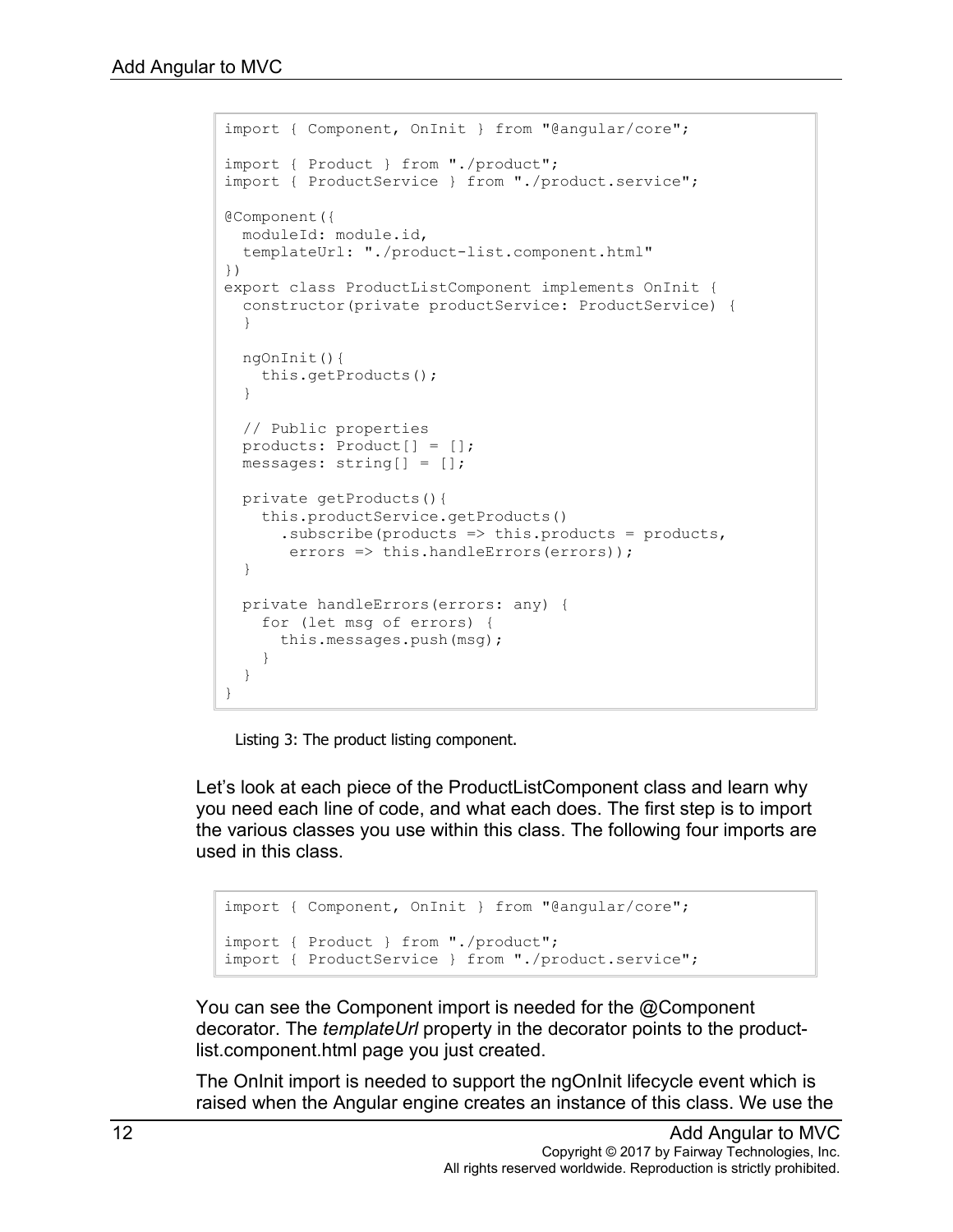ngOnInit function to call the getProducts function to retrieve the product data from the Web API.

The last two imports are easy to understand; we need the Product class because we are expecting to fill an array of Product objects from our call to the Web API. The ProductService class is used to call that Web API.

The constructor for this class receives the ProductService class from Angular injection and assigns that instance to the private property named *productService*.

```
constructor(private productService: ProductService) {
}
```
Two properties are declared in this class; *products* and *messages*. The *products* property is an array of Product objects. Initialize this property to an empty array by using the  $=$   $\eta$ ; syntax after the declaration of this property. The messages property is a string array used to display any error messages on the page.

```
// Public properties
products: Product[] = [];
messages: string[] = [];
```
The getProducts function calls the getProducts function from the ProductService class. This function returns an observable array of products from the map function, so use the subscribe function to retrieve the product array and assign it to the *products* property in this class. If an error occurs when calling the Web API, the function in the second parameter to the subscribe function is called. Take the error object passed back from the ProductService and pass that to the handleErrors function in this class.

```
getProducts() {
 this.productService.getProducts()
   .subscribe(products => this.products = products,
    errors => this.handleErrors(errors));
}
```
The handleErrors function simply loops through the list of error messages sent by the Observable.throw() in the Product service and adds each message to the *messages* array. This array is bound to an unordered list on the product-list.component.html page.